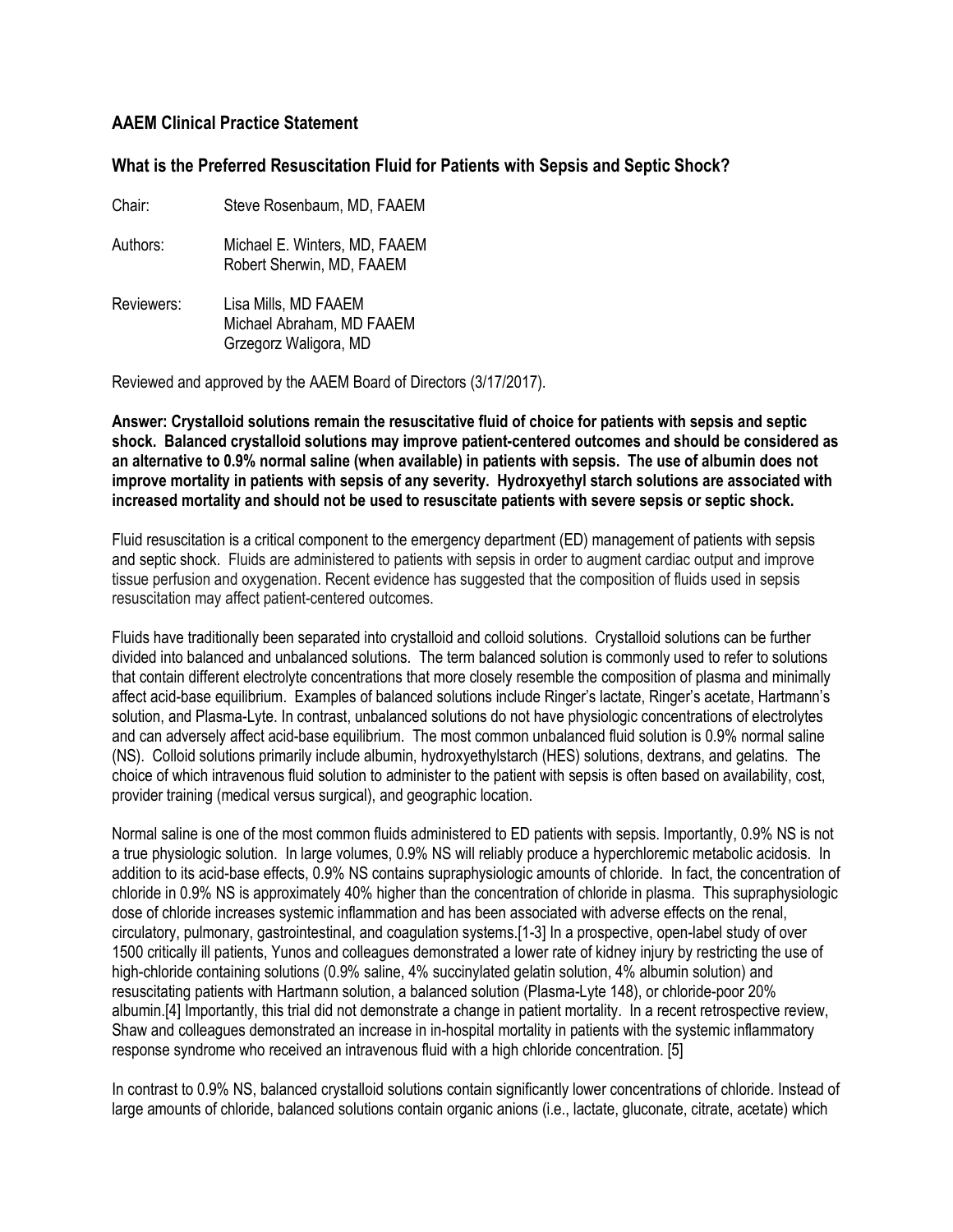act as physiologic buffers and are rapidly converted to bicarbonate upon administration. In addition, balanced solutions have less of an adverse effect on acid-base equilibrium than 0.9% NS. Balanced solutions also contain varying amounts of cations (i.e., potassium, calcium). In a large retrospective cohort, Raghunathan and colleagues demonstrated a lower in-hospital mortality among patients with sepsis who received a balanced solution as a component of their fluid resuscitation compared to patients who received only 0.9% NS. [6] Among 6,730 patients in a propensity-matched cohort, receipt of balanced fluids was associated with a lower in-hospital mortality (19.6% vs 22.8%). Mortality was lower among patients who received a larger proportion of balanced fluids. There was no significant difference in the prevalence of acute renal failure or in-hospital and ICU lengths of stay. Similarly, Rochwerg and colleagues demonstrated that balanced solutions may be superior to saline for fluid resuscitation in sepsis in a 6-node network meta-analysis.[7] The only prospective, randomized trial comparing the effect of a balanced solution with 0.9% NS was recently published in the *Journal of the American Medical Association*.[8] In this trial, Young and colleagues demonstrated no difference in acute kidney injury, renal replacement therapy, need for mechanical ventilation, intensive care unit length of stay, or mortality in over 2300 patients randomized to receive either Plasma-Lyte or 0.9% NS.[8] Importantly, the trial did not enroll critically ill patients with sepsis. In fact, the majority of patients were post-operative surgical patients who received an average of just 2 liters of intravenous fluid.

Current international guidelines for the management of patients with sepsis and septic shock suggest albumin administration in addition to crystalloids when patients require a large amount of crystalloids for initial resuscitation [9]. The authors of these guidelines, however, state that this is a weak recommendation based on low quality of evidence. In a systematic review and meta-analysis, Patel and colleagues failed to demonstrate a change in mortality among patients with sepsis of any severity who received albumin as part of their fluid therapy. [10] Similarly, Caironi and colleagues were unable to demonstrate an improvement in mortality among 1800 patients with severe sepsis or septic shock who were randomized to receive crystalloid alone or a 20% albumin solution. [11] Importantly, this trial was not designed to assess albumin as a resuscitative fluid. Rather, the primary objective of the study was to correct hypoalbuminemia. At this time, the body of evidence does not support the use of albumin as a resuscitative fluid for patients with sepsis.

Many critically ill patients across the world receive HES solutions for resuscitation. HES solutions are defined by their molecular weight and degree of hydroxyethylation. Recent evidence has demonstrated significant harm with the use of HES solutions. In a multicenter, parallel-group trial in 26 centers in Scandinavia, Perner and colleagues demonstrated a higher 90-day mortality and increased risk of renal replacement therapy in patients who received a HES solution compared with patients treated with Ringer's acetate.[12] Myburgh and colleagues demonstrated an increased risk of adverse events in intensive care unit patients who received a HES solution.[13] More recently, Zarychanski and colleagues demonstrated an increase in mortality and acute kidney injury among critically ill patients treated with a HES solution.[14] Based upon these trials and numerous others, HES solutions should no longer be used in the management of patients with sepsis.

## **References:**

- 1. Bullivant EM, Wilcox CS, Welch WJ. Intrarenal vasoconstriction during hyperchloremia: role of thromboxane. *Am J Physiol* 1989; 256:152-7.
- 2. Hadimioglu N, Saadawy I, Saglam T, et al. The effect of different crystalloid solutions on acid-base balance and early kidney function after kidney transplantation. *Anesth Analg* 2008; 107:264-9.
- 3. Chowdhury AH, Cox EF, Francis ST, Lobo DN. A randomized, controlled, double-blind crossover study on the effect of 2-L infusion of 0.9% saline and plasma-lyte 148 on renal blood flow velocity and renal cortical tissue perfusion in healthy volunteers. *Ann Surg*. 2012; 256:18-24.
- 4. Yunos NM, Bellomo R, Hegarty C, et al. Association between a chloride-liberal vs chloride-restrictive intravenous fluid administration strategy and kidney injury in critically ill adults. *JAMA*. 2012: 308:1566-72.
- 5. Shaw AD, Raghunathan K, Peyerl FW, et al. Association between intravenous chloride load during resuscitation and in-hospital mortality among patients with SIRS. *Intensive Care Med* 2014; 40:1897-905.
- 6. Raghunathan K, Shaw A, Nathanson B, et al. Association between the choice of IV crystalloid and inhospital mortality among critically ill patients with sepsis. *Crit Care Med*. 2014; 42:1585-91.